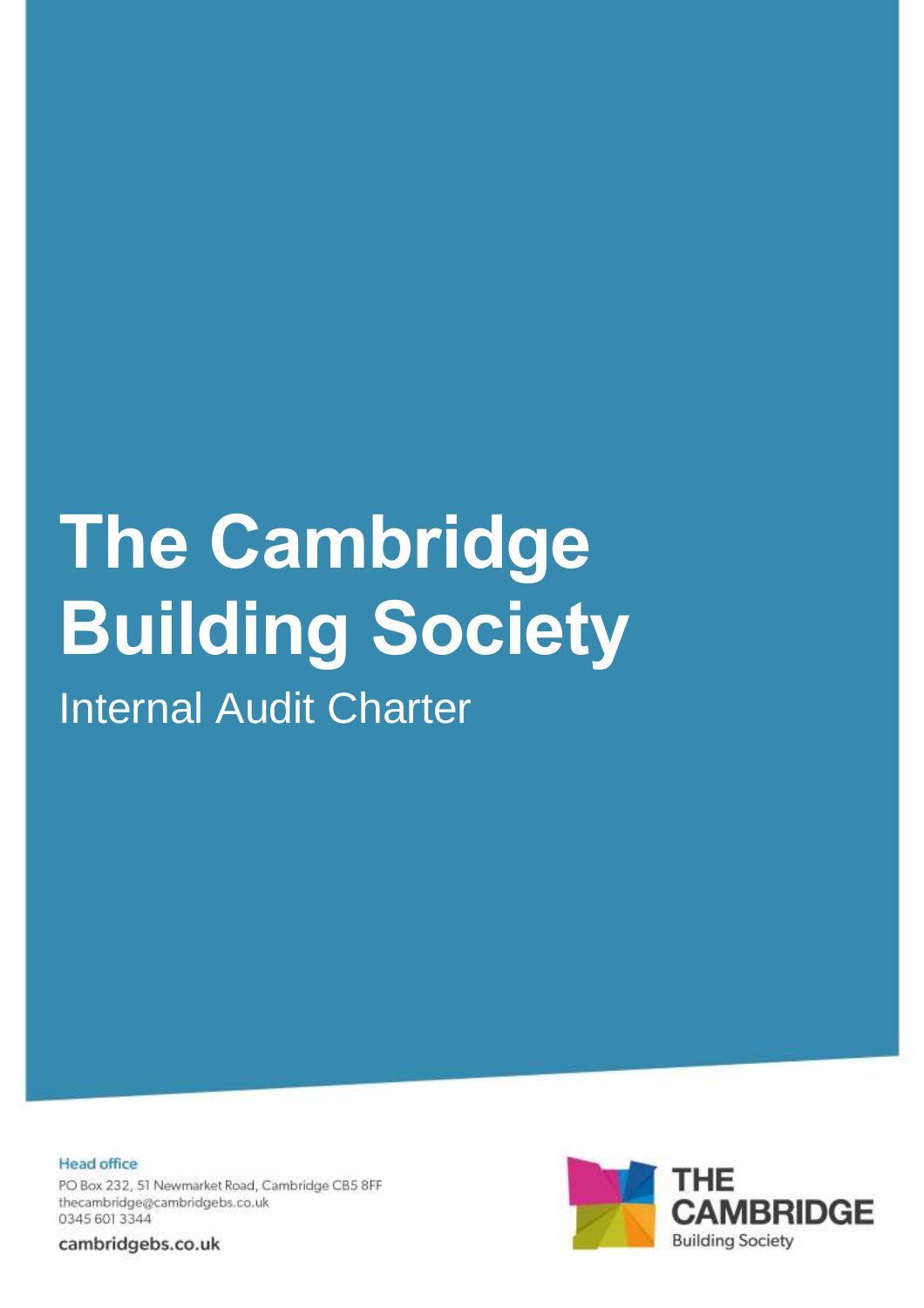# **1. Mission**

The primary role of Internal Audit is to help protect the assets, reputation and sustainability of an organisation.

The mission of an Internal Audit function ("Internal Audit") is to provide independent, objective assurance and advice to assist senior management in appropriately managing the key risks to which the business is exposed.

This will be achieved through a systematic approach to assessing the effectiveness of risk management, control and governance processes in monitoring, managing and mitigating the risks to the achievement of business objectives.

## **2. Nature and purpose of Internal Audit**

The purpose of the independent assurance function of Internal Audit is to evaluate whether the nature and extent of business risks are being managed effectively within the context of business objectives. A system of internal control is one of the primary means of managing risk and consequently the evaluation of its effectiveness is central to Internal Audit's responsibilities.

The system of internal control comprises the policies, procedures and practices, as well as organisational culture that collectively support the entity's effective operation in the pursuit of its objectives. This system of internal control enables a business to respond to significant business risks, be they of an operational, financial, compliance or other nature, and is the direct responsibility of the Executive Directors and the Audit Committee.

#### **3. Objectives and Responsibilities**

#### **Assessment of risks**

• To develop and implement a process to independently assess all risks faced by the business on a regular basis. The risk assessment is updated on a sufficiently regular basis to ensure that the resulting assurance activity addresses all key risks on a timely basis and may take account of areas such as new or changing systems, business propositions, operations, and control processes coincident with their development, implementation, and/or expansion of the business or individual new products or systems. The risk assessment process may take account of the risk assessment performed by management, but should not be influenced by it;

#### **Internal Audit Plan**

- Prepare an annual Internal Audit Plan, setting out the timing and scope for Internal Audit assignments. The Internal Audit Plan shall be based on the independent risk assessment process, identifying business objectives and key risks to the achievement of those objectives, including any risks or control concerns identified by management;
- The Internal Audit Plan shall be reviewed and approved by the Audit Committee and communicated to the Board. The Audit Committee shall satisfy itself that the Plan addresses controls covering all key business risks. Any changes to the Plan shall be discussed with the Chair of the Audit Committee and will be communicated to that Committee. Internal Audit is responsible for planning, conducting, reporting and following up on audit assignments;

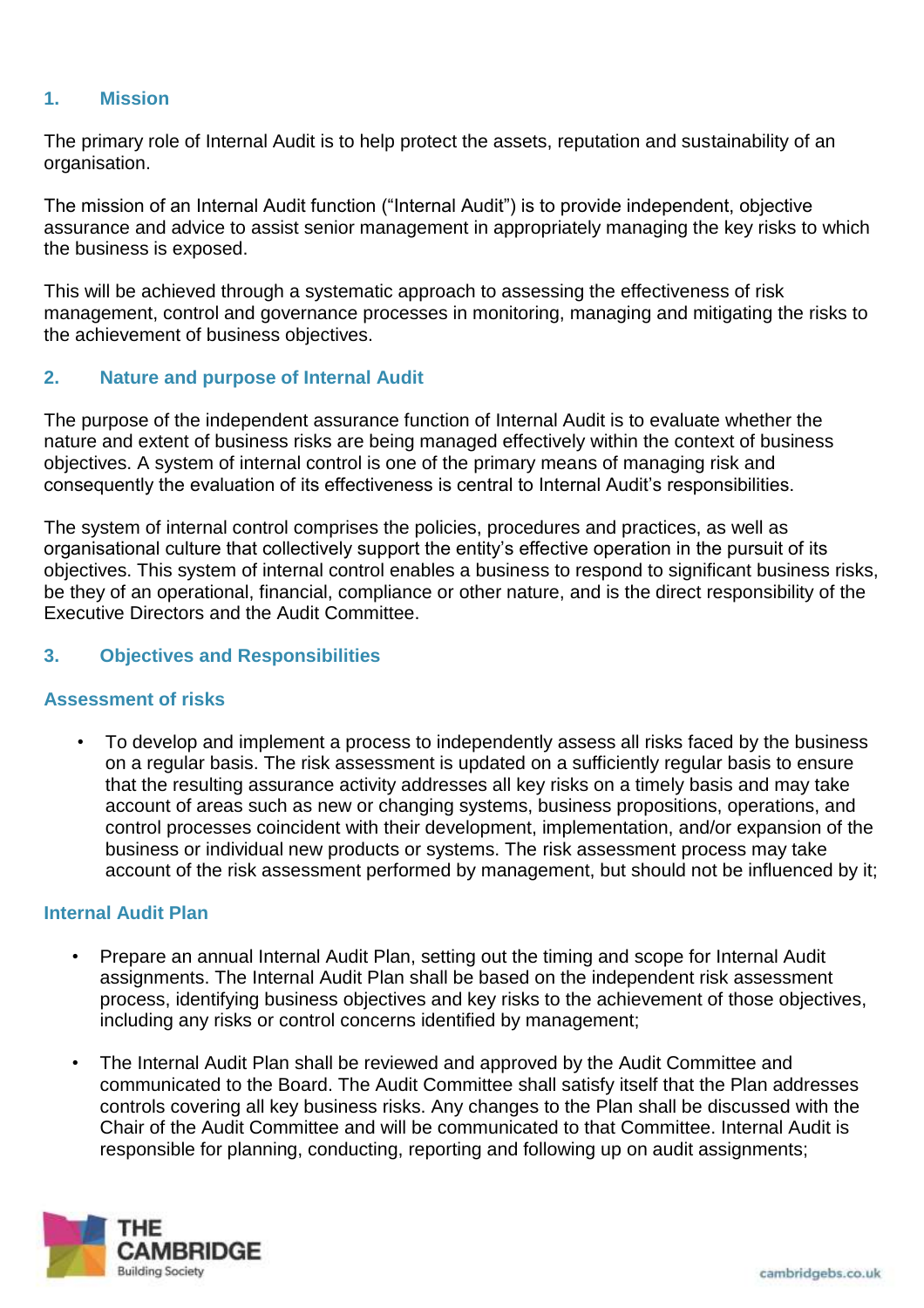Implement the annual Internal Audit Plan as approved by the Audit Committee. Audit fieldwork will be conducted in a professional and timely manner;

## **Review**

- Review the adequacy of the design, implementation and operating effectiveness of controls established to manage the key risks identified and to ensure compliance with policies, plans, procedures and business objectives established by the Board;
- Review procedures and systems and propose improvements;
- Contribute to the development of significant projects by reviewing the project methodology and assessing whether appropriate controls are incorporated;
- Assess the effectiveness of business processes and operations and determine if processes are economical and efficient use of resources;

## **Security**

- Assess the safeguarding of assets, including intangible assets, and containment of liabilities;
- Evaluate information security and associated risk exposures;
- Evaluate the organisation's readiness in case of business interruption;

## **Compliance**

- Evaluate and provide reasonable assurance that risk management, control, and governance systems are functioning as intended and will enable the organisation's objectives and goals to be met;
- Evaluate regulatory compliance program with consultation from legal counsel;
- Compliance with policies, plans, procedures, laws and regulations, including corporate governance requirements;

## **People**

- Maintain a professional audit staff with sufficient knowledge, skills, experience and professional certifications to meet the requirements of this Charter by engaging in continuous education and staff development;
- Team with other internal and external resources as appropriate;

# **Fraud**

• Prepare Internal Audit Plans and design audit procedures with the objective of identifying any control weaknesses or deficiencies that, if not corrected, may give rise to a material risk of fraud and error; and

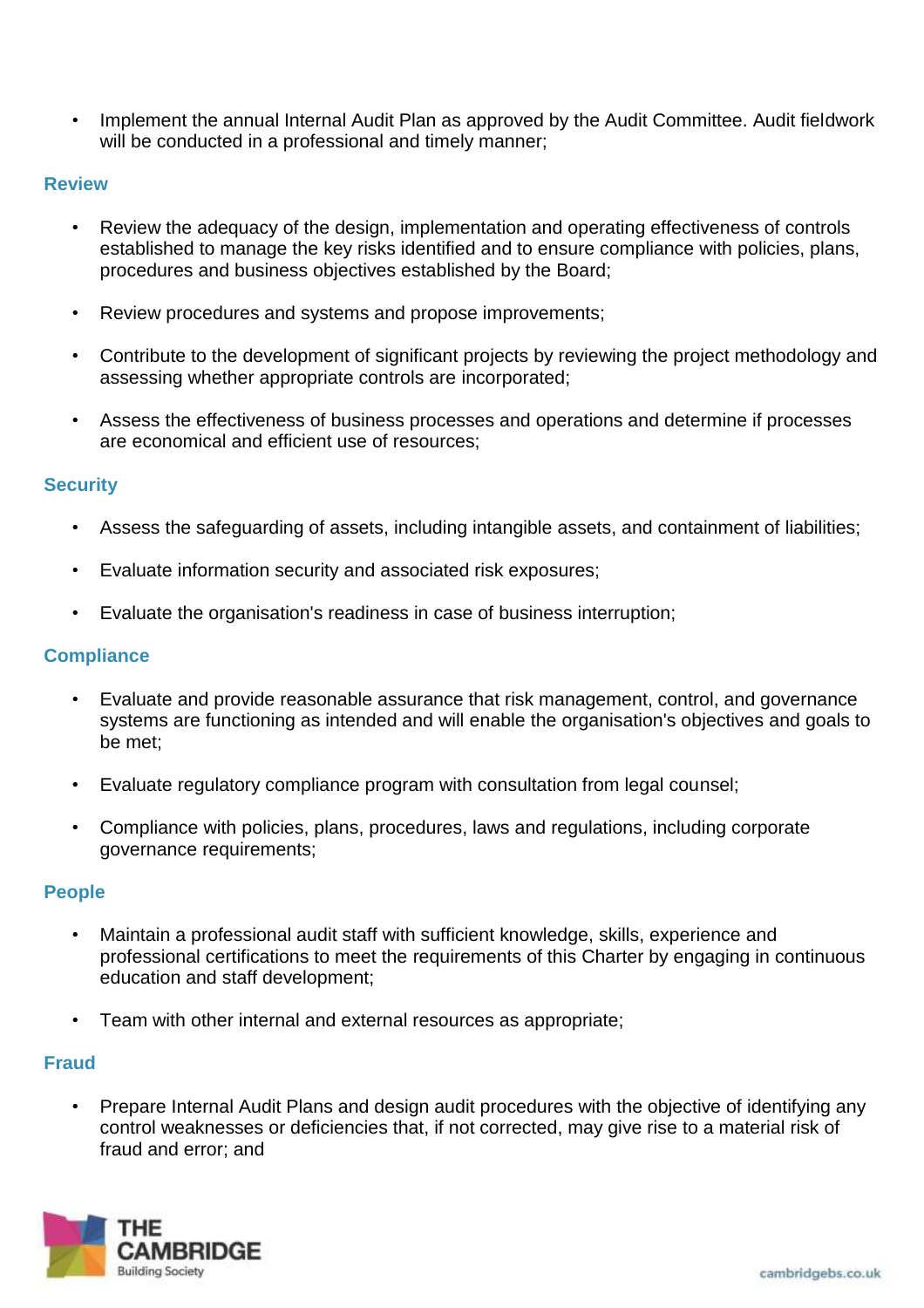• Assist in the investigation of significant suspected fraudulent activities within the organisation and notifying management and the Audit Committee of the results.

Performance of the above may include periodic testing of transactions, comparisons against industry practice, special investigations, appraisals of regulatory requirements, and measures to help prevent and detect fraud. Internal Audit will support line managers in determining measures to remedy deficiencies in risk management and systems of control.

At the request of the Audit Committee, specific studies, tasks, ad hoc appraisals, investigations, reviews or projects requested may be carried out, subject to the agreement of appropriate additional engagement terms. In these cases appropriate safeguards must ensure internal audit independence.

The Audit Committee is responsible for assessing the effectiveness of Internal Audit on an annual basis and in assisting to ensure that Internal Audit is afforded a sufficiently high standing within the organisation, necessary to achieve that effectiveness.

Internal Audit will have no direct responsibility or authority for any of the activities or operations they review. Internal Audit shall not develop or install procedures, prepare records or engage in activities that would likely be reviewed by Internal Audit. Furthermore, an internal audit does not in any way relieve other persons in the organisation or delegated parities / service providers of the responsibilities assigned to them.

## **4. Code of Ethics**

Internal Audit has a responsibility to conduct themselves so that their integrity, objectivity, confidentiality and competency are not open to question. Standards of professional behaviour are based upon the Code of Ethics issued by the Chartered Institute of Internal Auditors ("CIIA") – UK and Ireland. Internal auditors will:

- Exercise honesty, objectivity and diligence in the performance of their duties and responsibilities;
- Not knowingly be a party to any illegal or improper activity;
- Promote appropriate ethics and values within the organisation;
- Refrain from entering into any activity which may be in conflict with the interest of the organisation or which would prejudice their ability to objectively carry out their duties;
- Decline to accept anything that may impair or be presumed to impair their professional judgment;
- Be prudent in the use of information acquired in the course of their duties and not use confidential information for any personal gain or in a manner that knowingly would be detrimental to the welfare of the organisation;

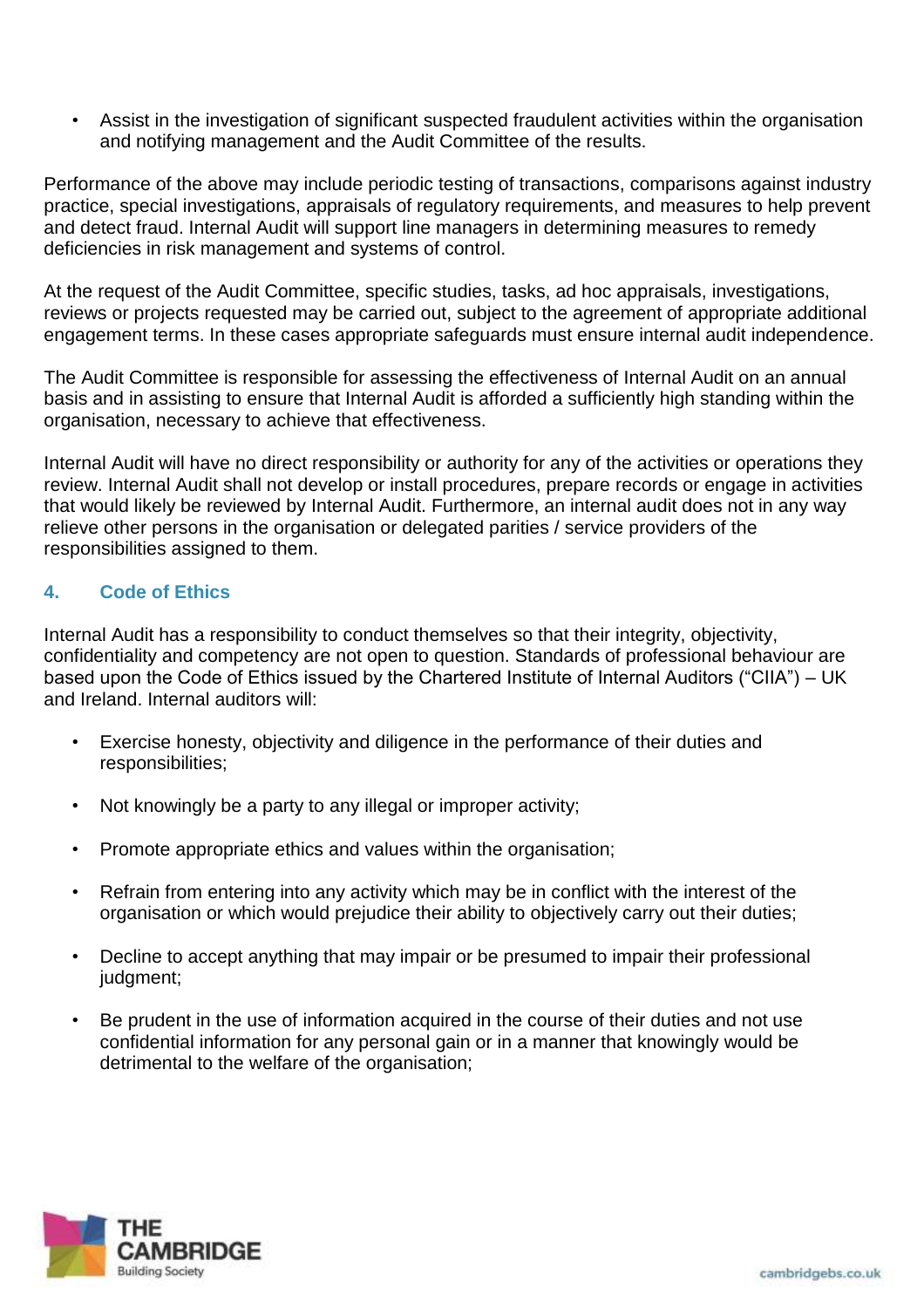- Use reasonable care to obtain sufficient, factual evidence to support the conclusions drawn and, in reporting, reveal such material facts known to them which, if not revealed, could distort the report of the results of operations under review or conceal an unlawful practice; and
- Engage only in those projects which they have the necessary knowledge, skill and experience.

## **5. Compliance with the CIIA Recommendations on "Effective Internal Audit in the Financial Services sector" (the "CIIA recommendations")**

Internal Audit will operate in accordance with the CIIA recommendations. The manner in which this compliance is achieved will be set out within the annual Internal Audit Plan.

## **6. Authority and Access to Records, Personnel and Property**

Internal Audit is established by, and its responsibilities are defined by the Audit Committee, a subcommittee of the Board of Directors. Internal Audit is granted full, free, and unrestricted access to any and all records, information, physical properties and personnel relevant to any function or area within the business (including where such information is held by third parties). Internal Audit will ensure confidentiality is maintained in respect of all information and records obtained in the course of performing its duties.

## **7. Objectivity and Independence**

Internal Audit is independent from the business and is directly responsible to the Chairperson of the Audit Committee, with a day-to-day administrative reporting line to the Chief Executive and the Chief Risk Officer. Internal Audit shall have free and unrestricted access to the Chairman of the Board, the Chairperson of the Audit Committee and the Chief Executive.

Those working within Internal Audit are not permitted to perform day-to-day control procedures or take operational responsibility for any part of business operations outside Internal Audit. Management is responsible for the establishment and ongoing operation of the internal control system. The Audit Committee will review the scope and nature of the work performed by Internal Audit to confirm its independence.

# **8. Reporting and Communication**

A draft audit report will be prepared at the conclusion of each audit and facts will be agreed with senior management. Management responses to findings and action plans will be agreed, including deadlines and identification of those responsible for implementation. Copies of all Audit Reports will be provided to the Chief Executive, the Finance Director, the Chief Risk Officer and members of the Audit Committee, in addition to the lead contact for each review and those members of management to whom respective actions have been assigned. Management is responsible for the closure of Internal Audit findings and for monitoring the timely completion of actions to address these findings. Internal Audit is responsible for the formal acceptance on a periodic basis of the closure of Internal Audit findings.

Additionally, Internal Audit will: Report to the Audit Committee on a periodic basis regarding progress against the Internal Audit Plan and to present the results of Internal Audit work performed. Internal Audit will issue quarterly reports to the Audit Committee summarising results of audit activities;

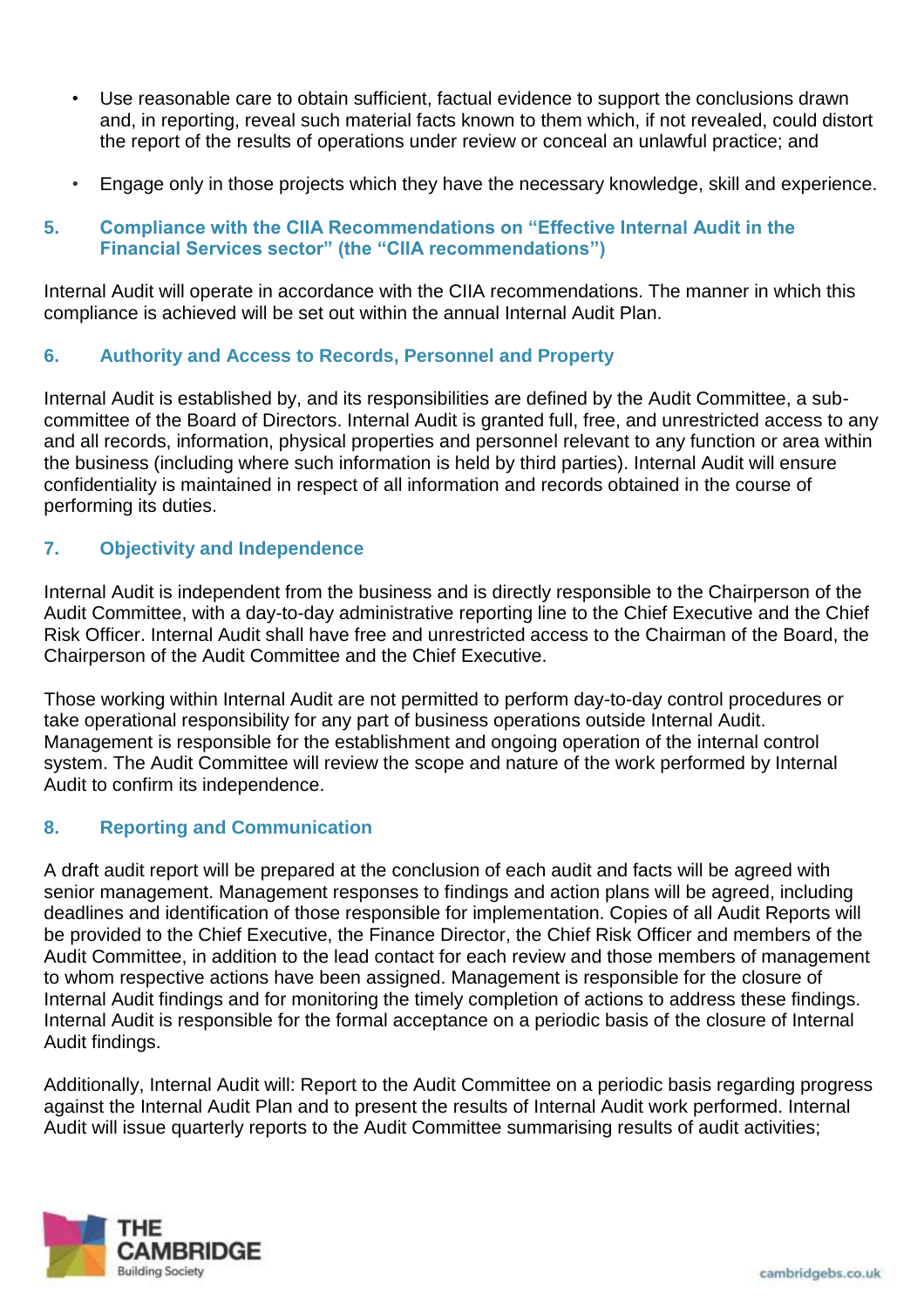- Maintain open communication and inform the Audit Committee and Management of emerging trends and best practices in internal auditing;
- Liaise on an ongoing basis with the Chief Risk Officer, external audit and other parties as appropriate to ensure proper coverage and avoid unnecessary duplication of effort;
- Track audit recommendations to resolution and report progress to the Audit Committee; and
- Report risk management issues and internal controls deficiencies identified directly to the Audit Committee and provide recommendations for improving the organisation's operations, in terms of both efficient and effective performance.

## **9. External Auditors**

The external auditors fulfil a statutory duty. Effective collaboration between internal audit and the external auditors is imperative to ensure effective and efficient audit coverage and resolution of issues of mutual concern. Internal audit ensures that internal control issues raised by the external auditors are addressed. Internal and external audit meet annually, upon request from management or external audit to:

- Plan the respective internal and external audits;
- Discuss potential issues arising; and
- Provide effective audit coverage to the organisation at reasonable cost.

#### **10. Service Standards**

We undertake to meet the following service levels:

- Prior to commencing an audit, we will have a discussion with the member of senior management responsible for the business area to assess the audit scope and any issues that management are aware of. We will give at least two weeks' notice before commencing our work
- We will notify management immediately of any significant concerns arising from our work.
- We will agree the accuracy of the points raised, initially with management and then formally at the close meeting prior to the issue of a draft report
- We will hold a close meeting at the end of our fieldwork visit
- We will issue a draft report within fifteen working days of our fieldwork, subject to ensuring that Audit Committee reporting deadlines are met.
- Following the issuance of a draft report, management responses will be agreed within two working weeks (subject to the timing of any internal Board or Board sub-committee meetings where necessary to agree those responses)
- We will issue the final report within a further working week of agreeing final management responses

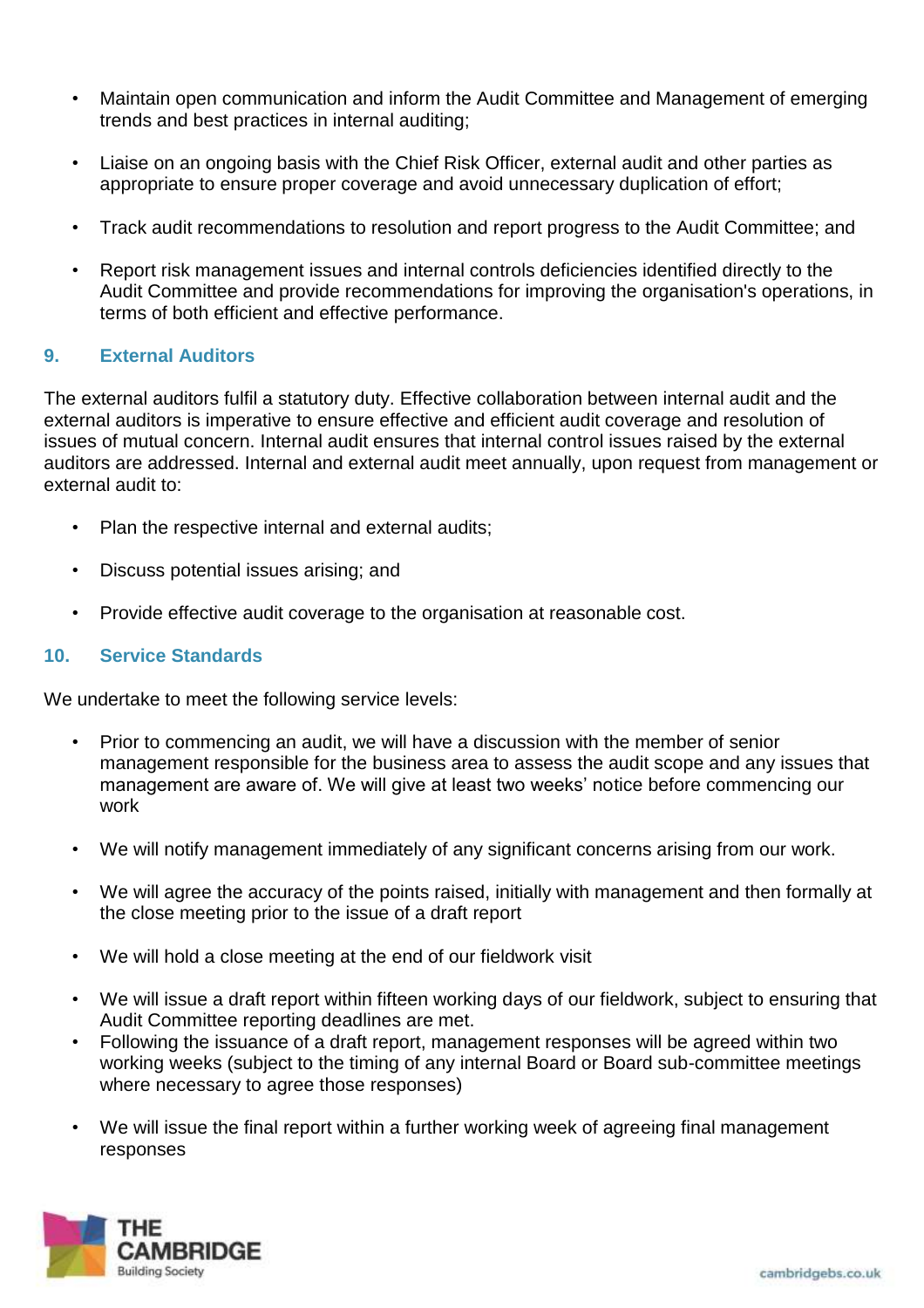• All final audit reports will be issued in accordance with management's internal timetable for the finalisation of papers before each Audit Committee meeting